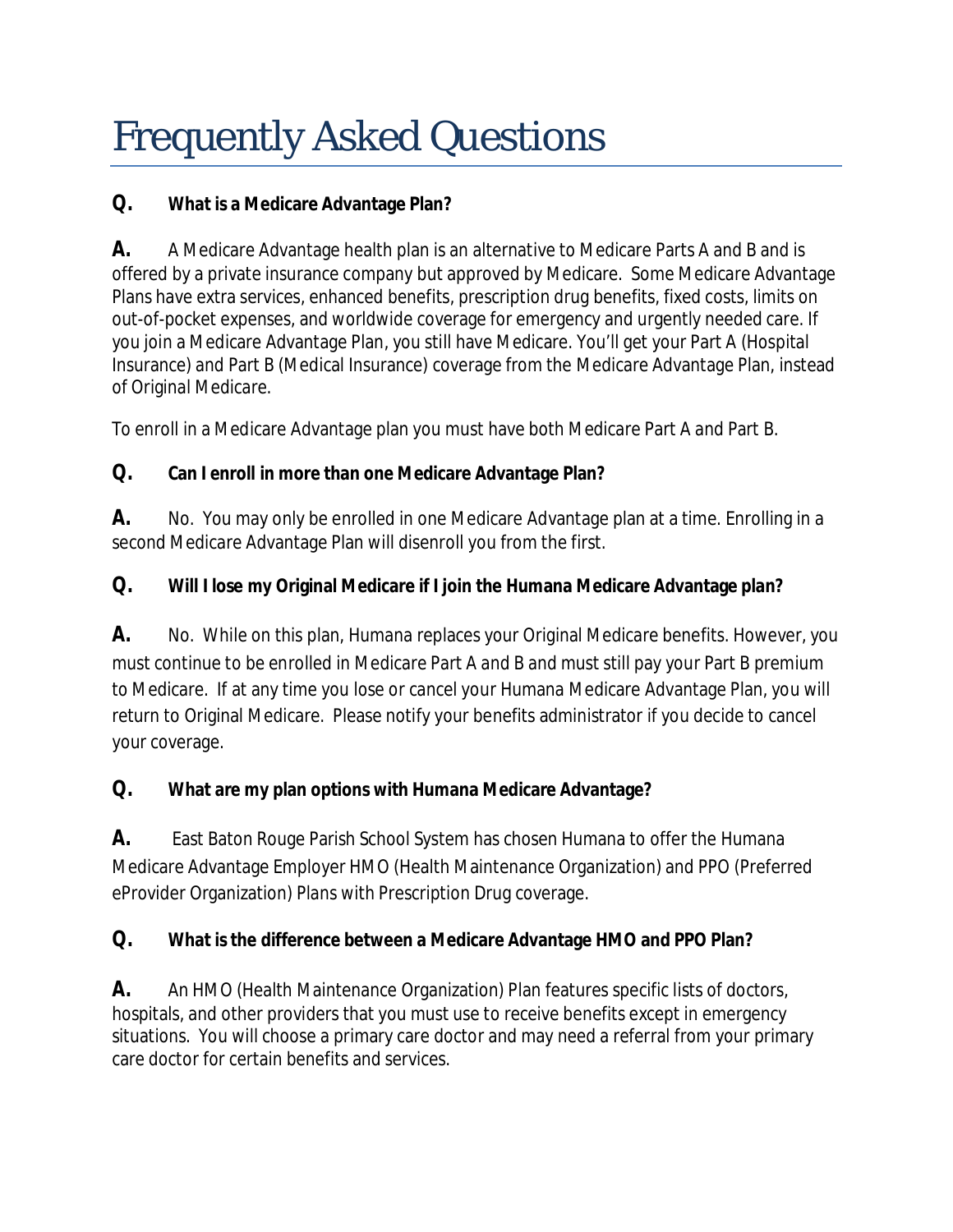With a PPO (Preferred Provider Organization) Plan you may see both in and out of network doctors as long as the out of network doctor accepts Medicare and agrees to bill Humana. However, the amount you pay may be higher when services are received from an out of network doctor. You're not required to choose a primary care doctor and referrals are not needed.

**Q. How do I know which plan is right for me?**

**A.** In the next few months, more information will be posted on East Baton Rouge School System's website. This will include plan benefits and other plan details which will help in your selection of the right plan for you.

You will also be given the opportunity to attend seminars that will be held later this summer at the IRC (Instructional Resource Center). Humana Representatives will be at the seminars to help you choose the right plan for you and answer questions you have about the plan or your specific needs.

**Q. How can I find out if my doctors are in Humana's network?**

**A.** Before the seminars that will be held later this summer, you will receive an enrollment kit in the mail. The kit will have detailed information about both plans offered to you by Humana and include a provider directory. You can search for your doctors in the directory to see if they are in-network. You may also find Humana providers online at humana.com.

**Q. Are there certain dates for me to choose this plan?**

**A.** Yes. You will be able to choose your plan during the initial Open Enrollment Period. An Open Enrollment Period is a range of dates when you are able to select, waive or change your Medicare Advantage Plan. Dates of the Open Enrollment Period will be announced in the next few weeks.

**Q. How do I enroll in the plan?**

**A.** If you are currently enrolled in Medicare Parts A and B and are a member in the East Baton Rouge School System retiree medical plan, you will automatically be enrolled in the Humana Medicare Advantage Employer PPO Plan. If you would like to keep the Humana Medicare Advantage Employer PPO Plan there is nothing you need to do. If you do not want the Humana Medicare Advantage Employer PPO Plan, you will have the choice to "buy down" to the Humana Medicare Advantage Employer HMO Plan, "buy up" to the Blue Cross Blue Shield Plan you are currently enrolled in or opt out of coverage through East Baton Rouge